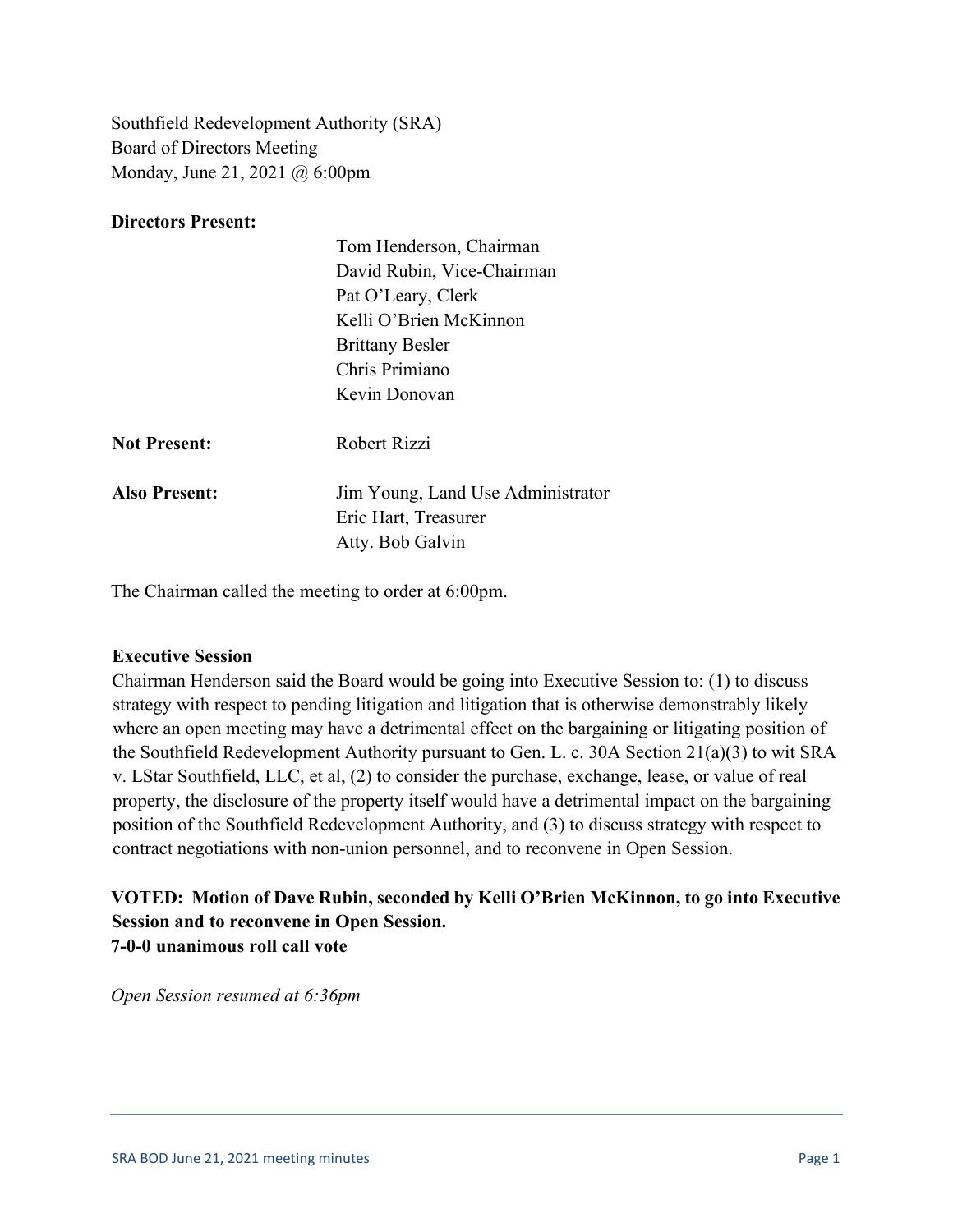# **Open Session Minutes VOTED: Motion of Kelli O'Brien McKinnon, seconded by Pat O'Leary, to accept the May 26, 2021 minutes as written. 7-0-0 unanimous vote**

# **Exclusive Negotiation Agreement (ENA) between Southfield Redevelopment Authority and BPD Union Point LLC: -Ratification of Fourth Amendment -Amended and Restated ENA Discussion and vote**

Chairman Henderson said the SRA came to terms with BPD Union Point on an Amended and Restated ENA that could extend out to December 31, 2023. He summarized:

- SRA will begin DDA negotiations immediately.
- Reimbursable to the SRA is \$960,000 per year (\$80,000 per month) for operations budget, and \$15,000 per month for Parkway maintenance.
- \$160,000 security deposit will be put in escrow.
- Any work performed on site by BPD Union Point requires indemnity for the SRA.
- Both parties are working to resolve the transfer of property from the Navy and Coast Guard.

### *Public Comment:*

Heidi Anderson, 2 Dorset Park Lane, Weymouth, asked what this means in terms of development.

Chairman Henderson said it did not mean much for at least a couple of years; they are going to continue their due diligence and master planning and permitting work.

# **VOTED: Motion of Dave Rubin, seconded by Kelli O'Brien McKinnon, to authorize the Chairman to sign the Amended and Restated ENA on behalf of the Board. 7-0-0 unanimous vote**

**Treasurer's Report** 

## **-Fiscal Year 2022 Budget Discussion and Possible Vote**

Mr. Hart said the budget has been approved by the Advisory Board and reviewed it for the Board: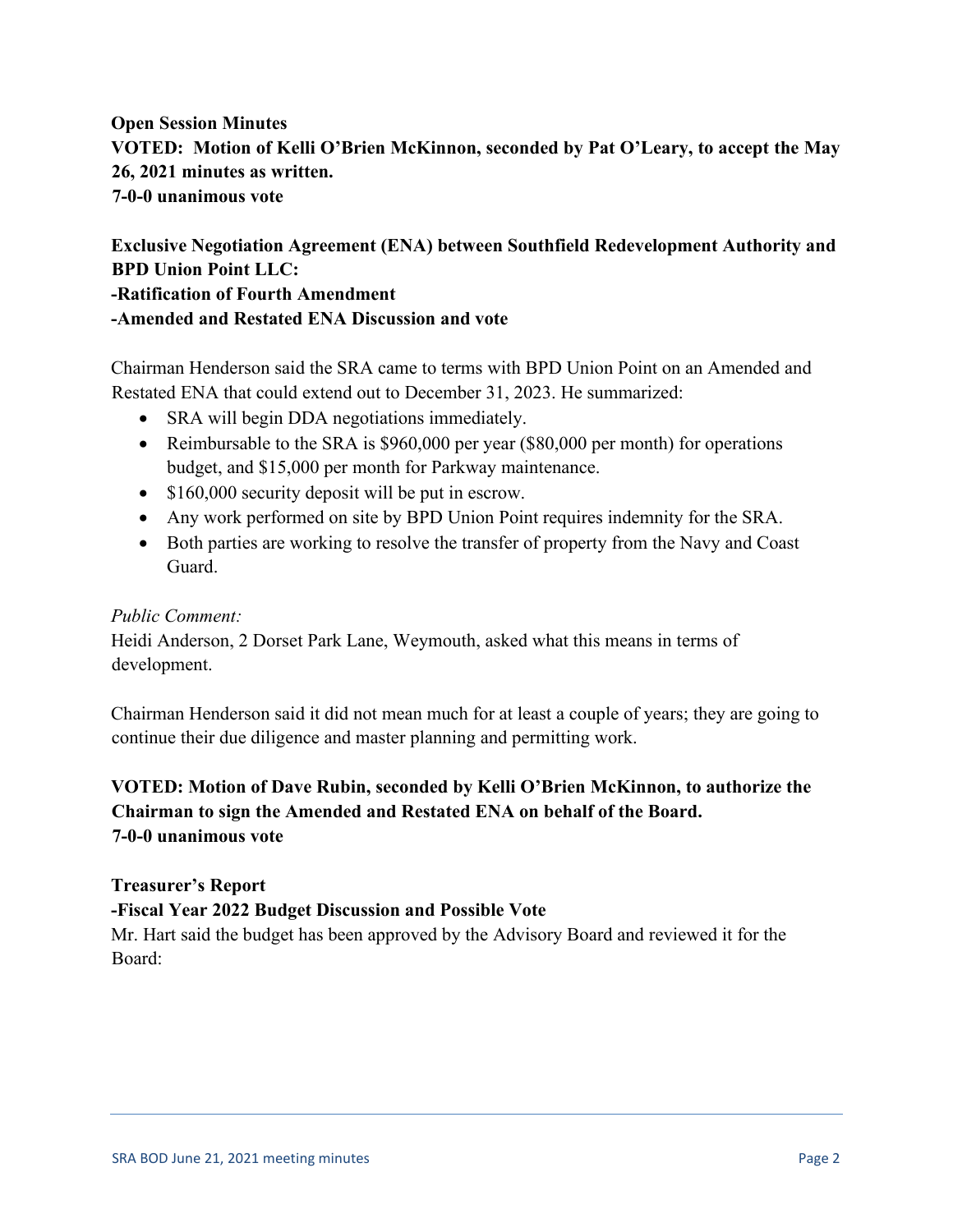| The FY 2022 Budget was presented as: |                |
|--------------------------------------|----------------|
| <b>Board of Directors</b>            | \$75,000.00    |
| <b>Executive Officer</b>             | \$176,750.00   |
| Reserve Fund                         | \$100,000.00   |
| Finance                              | \$153,650.00   |
| Legal                                | \$94,793.00    |
| <b>Information Systems</b>           | \$21,500.00    |
| Planning                             | \$135,620.00   |
| Pensions, Benefits & Insurance       | \$261,686.00   |
| Maintenance of Buildings             | \$32,501.00    |
| <b>Public Works</b>                  | \$269,500.00   |
| <b>Debt</b>                          | \$1,184,673.00 |
| Transfer Out (Enterprise Fund)       | \$37,000.00    |
| Total                                | \$2,579,673.00 |

Chairman Henderson thanked Russ Drysdale (Advisory Board member) who was in the audience. Chairman Henderson said they would be unable to vote the budget in its entirety as Mr. Donovan needs to abstain from the Pension, Benefits & Insurance section.

**VOTED: Motion of Tom Henderson, seconded by Chris Primiano to vote for the FY 2022 Budget as presented, with the exception of the Pension, Benefits & Insurance amount of \$261,686.00, for a total of \$2,153,987.00. 7-0-0 unanimous vote**

**VOTED: Motion of Kelli O'Brien McKinnon, seconded by Tom Henderson, to approve \$261,686.00 for Pension, Benefits & Insurance. 6-0-1 vote; Kevin Donovan abstained**

**VOTED: Motion of Tom Henderson, seconded by Kelli O'Brien McKinnon to approve \$37,000 for the Enterprise Fund. 7-0-0 unanimous vote**

## **Discussion on Enforcement of Traffic and Parking Regulations within Union Point**

Parking Enforcement: Attorney Galvin said signage needs to be consistent with Weymouth. He stated that Weymouth's parking violations can be adopted by a vote, and would require a public hearing to amend SRA's current regulations. There is no municipal agreement needed, in his opinion.